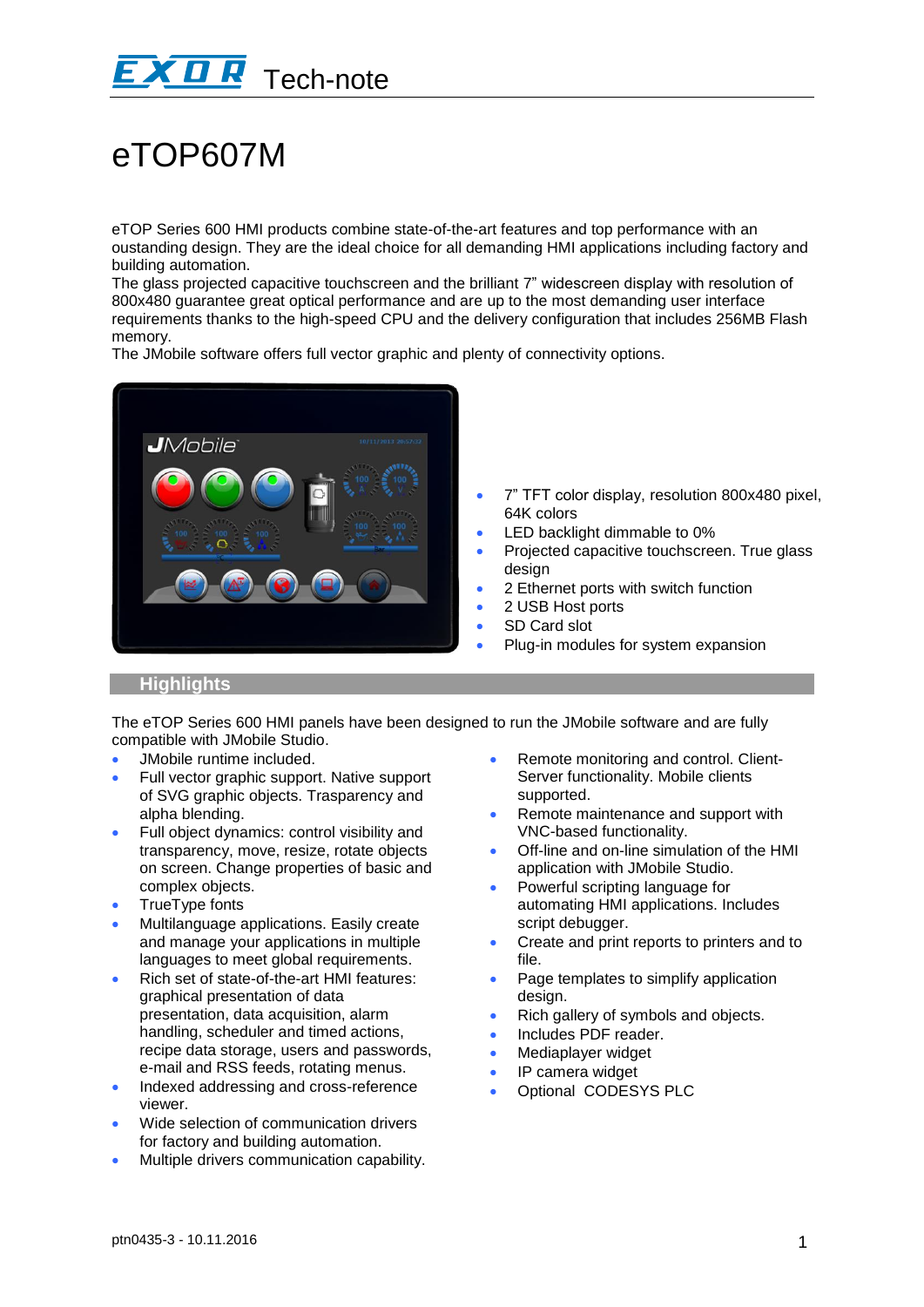

# **Technical Data**

| <b>Display</b><br><b>Type</b><br>Resolution<br>Active display area<br>Colors<br><b>Backlight</b><br><b>Brightness</b><br>Dimming<br><b>System Resources</b> | <b>TFT</b><br>800x480, WVGA<br>7" diagonal<br>64K<br><b>LED</b><br>300 Cd/m <sup>2</sup> typ.<br>Dimmable to 0%                                                                                         | <b>Environmental</b><br><b>Conditions</b><br>Operating temperature<br>Storage temperature<br>Operating and storage<br>humidity | -20° to +60 °C (vertical<br>installation)<br>Plug-in modules and USB<br>devices may limit max<br>temperature to +50 °C.<br>$-20$ to $+70$ °C<br>5 - 85 % relative humidity, non-<br>condensing |
|-------------------------------------------------------------------------------------------------------------------------------------------------------------|---------------------------------------------------------------------------------------------------------------------------------------------------------------------------------------------------------|--------------------------------------------------------------------------------------------------------------------------------|------------------------------------------------------------------------------------------------------------------------------------------------------------------------------------------------|
| <b>Operating System</b><br>User memory<br><b>RAM</b>                                                                                                        | Microsoft Windows CE 6.0<br>256 MB Flash<br>256 MB DDR                                                                                                                                                  | Protection class<br><b>Dimensions</b>                                                                                          | IP66 (front)<br>IP20 (rear)                                                                                                                                                                    |
| <b>Operator Interface</b><br>Touchscreen<br><b>LED</b> indicators                                                                                           | Projected capacitive                                                                                                                                                                                    | Faceplate LxH<br>Cutout AxB<br>Depth D+T                                                                                       | 187x147 mm (7.36x5.79")<br>176x136 mm (6.93x5.35")<br>47+8 mm (1.85+0.31")                                                                                                                     |
| <b>Interface</b>                                                                                                                                            |                                                                                                                                                                                                         | <b>Approvals</b>                                                                                                               |                                                                                                                                                                                                |
| Ethernet<br><b>USB</b><br>Serial                                                                                                                            | 2 10/100 Mbit with integrated<br><b>Switch</b><br>2 Host Interfaces (1x version<br>2.0, 1x version 2.0 and 1.1)<br>RS-232, RS-485, RS-422,<br>software configurable<br>Max 2 serial ports with optional | <b>CE</b>                                                                                                                      | Emission<br>EN 61000-6-4<br><i>Immunity</i><br>EN 61000-6-2<br>for installation in industrial<br>environments                                                                                  |
| Memory Card<br>Expansion                                                                                                                                    | plug-in modules.<br><b>SD Card slot</b><br>2 slots for optional plug-in<br>modules                                                                                                                      | <b>DNV</b><br><b>ATEX</b>                                                                                                      | <b>DNV Type Approval Certificate</b><br><b>Zone 2/22</b><br>II 3G Ex nA IIC T4 Gc -20 <tamb<+60°c<br>II 3D Ex to IIIC T105°C Do</tamb<+60°c<br>                                                |
| <b>Functionality</b><br><b>Hardware Real Time</b><br>Clock<br>Screen saver<br><b>Buzzer</b>                                                                 | Yes, with battery back-up<br>Yes<br>Yes, audible feedback for                                                                                                                                           | <b>IECEX</b>                                                                                                                   | <b>Zone 2/22</b><br>Ex nA IIC T4 Gc -20 <tamb<+60°c<br>Ex to IIIC T105°C Do</tamb<+60°c<br>                                                                                                    |
| <b>Ratings</b>                                                                                                                                              | touchscreen                                                                                                                                                                                             | UL                                                                                                                             | <b>UL508 Listed</b><br>Haz. Loc. Class I, Division 2,<br>Groups A, B, C and D.                                                                                                                 |
| Power supply voltage<br>Current consumption<br>Fuse<br>Weight<br><b>Battery</b>                                                                             | 24 Vdc (10 to 32 Vdc)<br>0.6 A at 24Vdc(max.)<br>Automatic<br>Approx 1.3 Kg<br>Rechargeable Lithium battery,<br>not user-replaceable                                                                    | <b>RCM</b>                                                                                                                     | <b>RCM</b> mark                                                                                                                                                                                |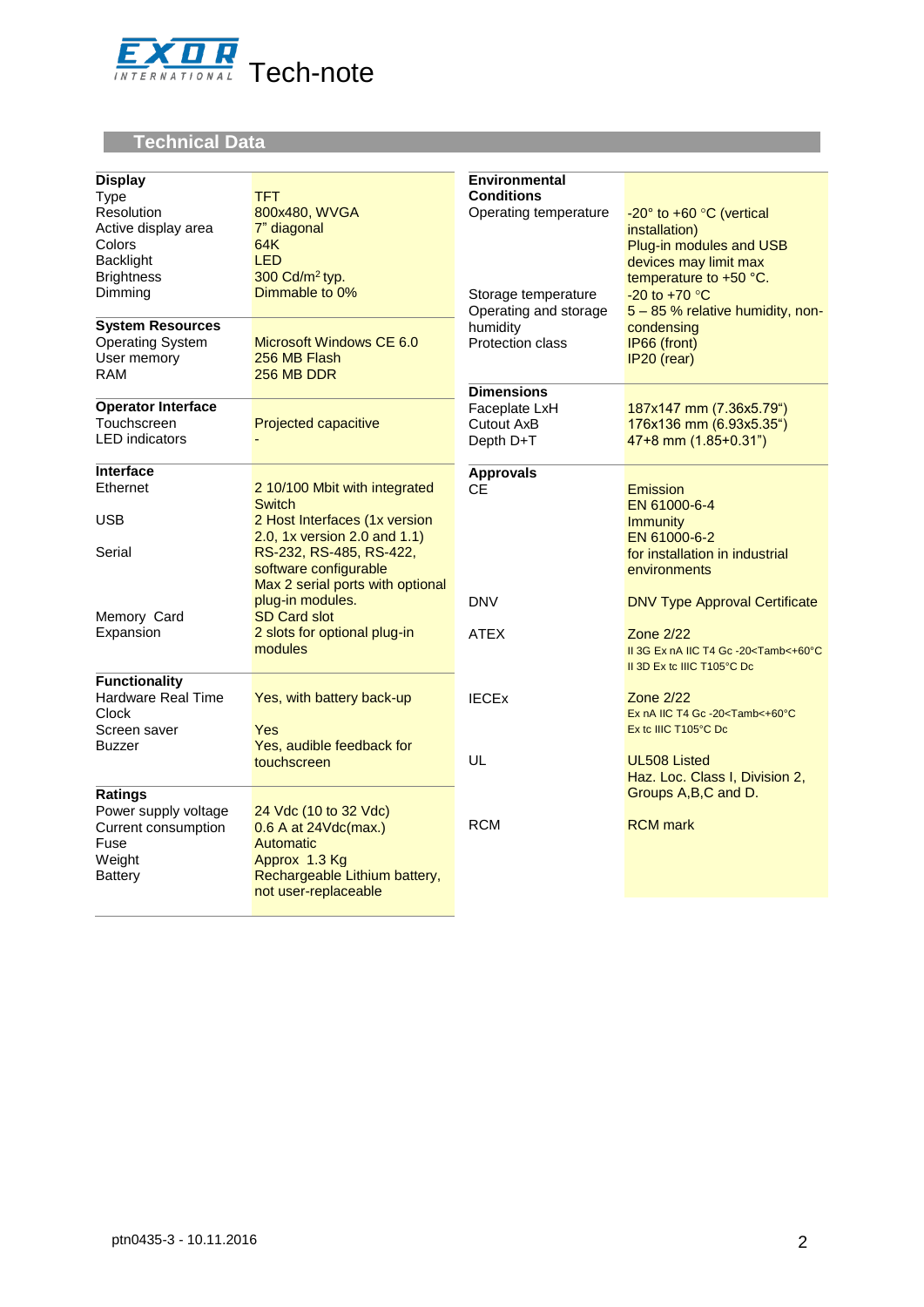

## **Dimensions**



#### **Connections**



- 1 Serial Port
- 2 2x Ethernet Port
- 3 USB port (version 2.0 1.1)
- 4 USB port (version 2.0 High speed only)
- 5 Power Supply
- 6 SD Card Slot
- 7 2x Expansion slot for Plugin module